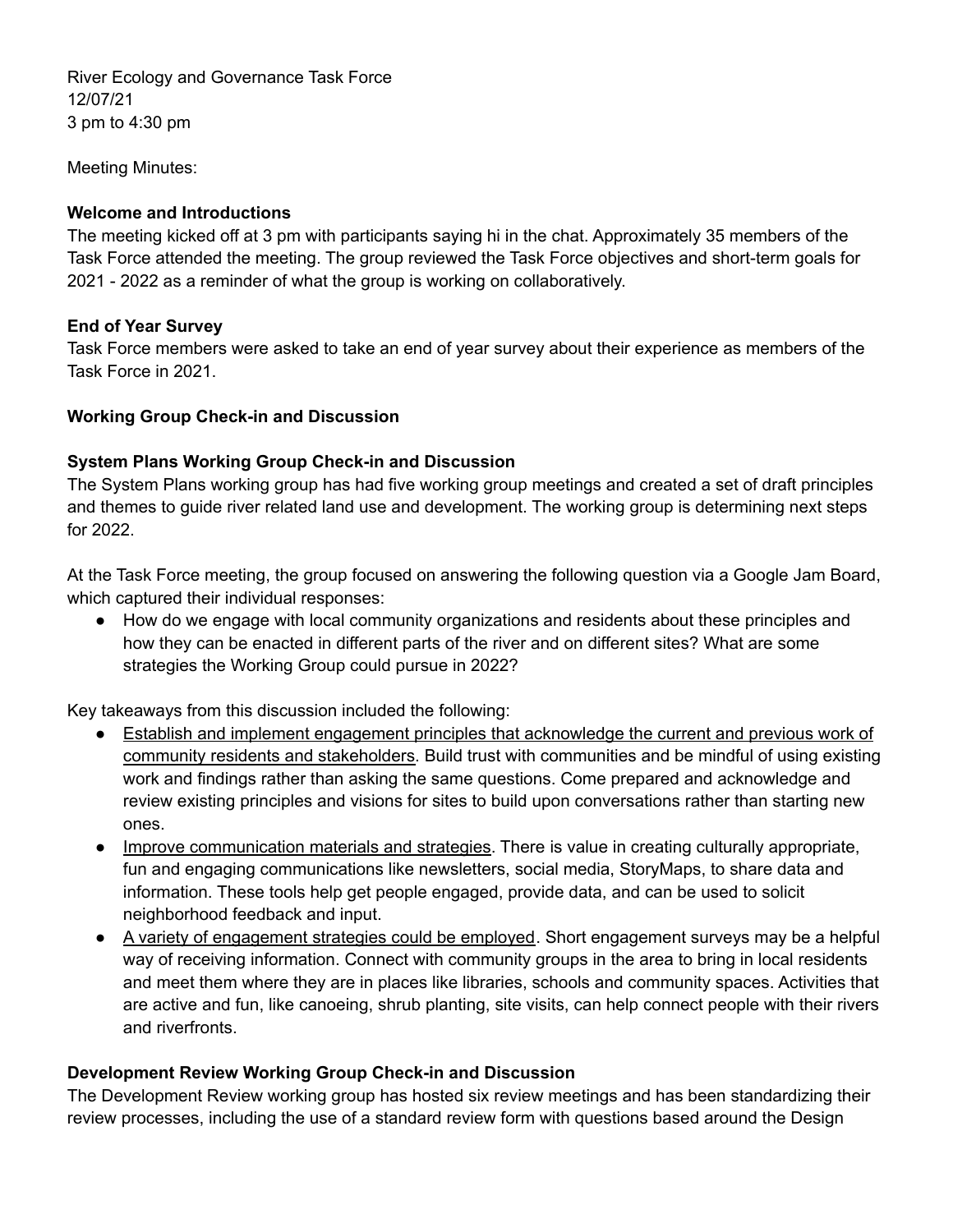Guidelines. The working group is determining next steps for 2022 including how the process can become more transparent and how feedback loops with the development teams could be better integrated.

At the Task Force meeting, the group focused on answering the following question via a Google Jam Board, which captured individual responses:

● How can these review processes incorporate the draft principles that have been created by the System Plans Working Group? Are there additional questions that should be asked? Can the principles be provided in advance to the developer team? Other strategies?

Key takeaways from this discussion included the following:

- Clearly delineate the role of the Development Review working group within the overall review structure. Set clear expectations about how input impacts the process and what follow-up strategies are for projects reviewed. Meet earlier in the process and be clear that we do not represent the community's perspective and do not replace a community dialogue.
- Stronger, more robust community and stakeholder feedback loops are needed. Deeper community and stakeholder engagement by the developer in the early stage of the process is needed. It would be helpful to the working group to know how the community feels about the group's comments.
- Changes to different policy processes and practices (Design Guidelines, ordinances, etc.) may be warranted. Consider changes to the Guidelines to more fully incorporate the System Plans working group's principles and themes as well as emphasize river connectivity. Submissions could also be more strongly modeled after the Lakefront Protection ordinance.
- General improvements to the review form and current process. Less, more succinct text with some graphics would help convey information more easily.

# **Partner Led Presentation**

Friends of the Chicago River (Friends) presented an overview of a recently completed initiative to update strategic planning and communications tools focused on the habitat connectivity role of the Chicago River watershed. The primary goal of this project is to better illustrate the relationship of the Chicago River system to the surrounding network of potential biodiversity supporting patches, hubs, and corridors.

In shaping the next set of ambitious goals for the ecological health of the Chicago River system, Friends feels it is important to incorporate network, natural systems, and connectivity thinking using land beyond already protected preserves and parks. The initiative's process included:

- Research into other case studies and strategies for habitat connectivity into a "Framework Plan" document.
- A series of workshops with over 35 experts in urban wildlife science, research, on-the-ground projects, and advocacy to reflect on our collective work, and outline future focus areas, sites, and strategies.
- Creation of new communications and advocacy tools, maps, and resources to support our work.

Project outcomes include:

- Updated system wide strategies and policies to be used in Friends' and our partners' advocacy, education, and on-the-ground work.
- Communications tools, including a "Charismatic Species of Interest" list to broaden understanding of the biodiversity that the river system supports.
- Advocacy tools such as the "Developer Resource Guide" to provide more specific landscape case studies and examples to augment municipal ordinances and guidelines.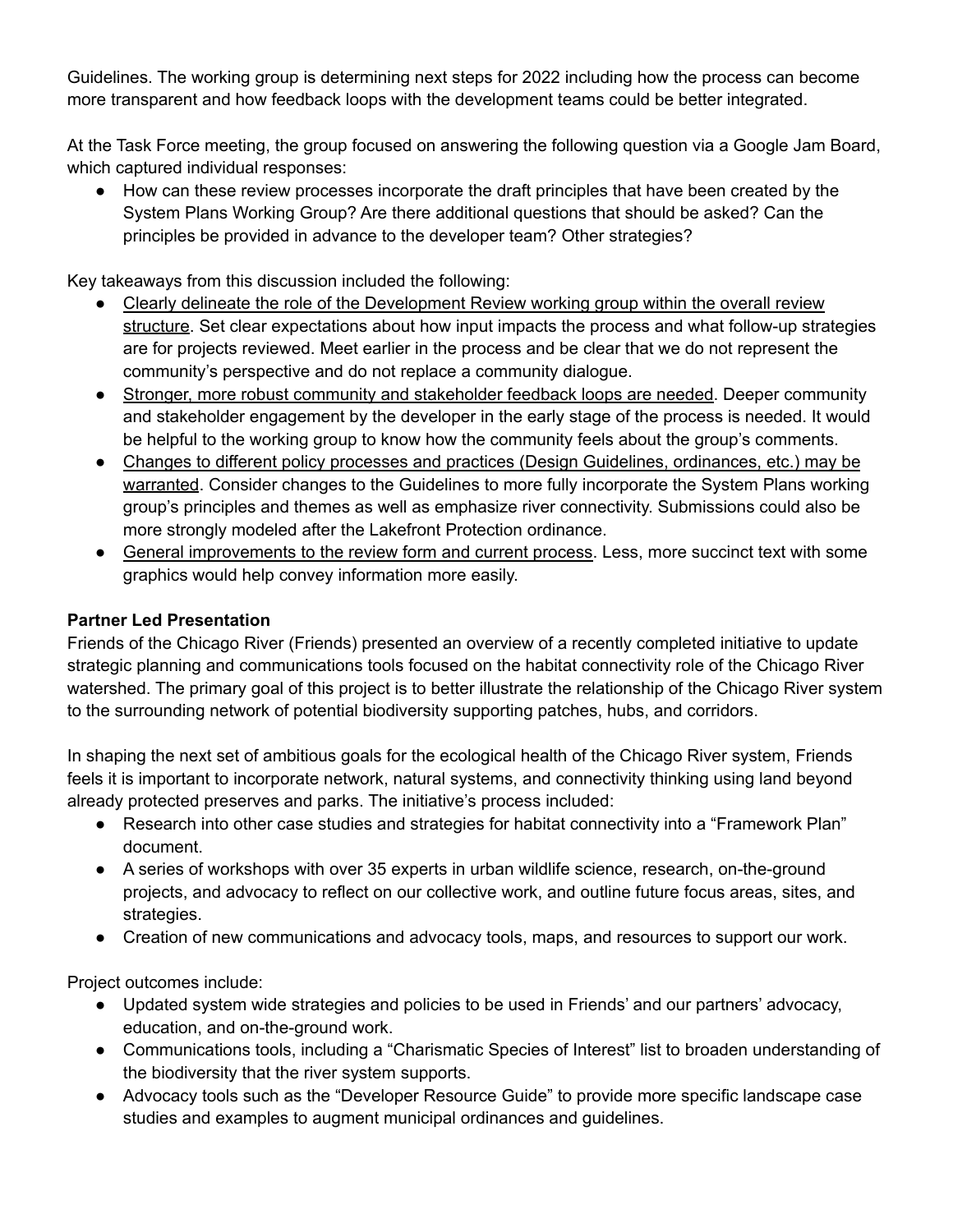● Mapping analysis that illustrates the vast opportunity for a more connected network of upland, riparian, and aquatic habitats including the river system.

The project outcomes, mapping analysis and tools can be found in this [StoryMap](https://storymaps.arcgis.com/stories/49633d2508474ad48a1d6d341e14b459)

### **2022 Priority Projects and Topics**

Four government stakeholders presented their work plan goals and projects for 2022. They are as follows:

- Department of Planning and Development
	- We Will Chicago citywide plan
	- Southwest Industrial Corridor support services (with CDOT)
	- Far South Industrial Corridor planning (with CDOT)
	- PAS next steps (with other government stakeholders)
- Chicago Department of Transportation
	- Citywide River Edge Access Study
	- South Branch Parks Access Study (with Park District)
	- Riverwalk Extension
	- Southwest Industrial Corridor support services (with DPD)
	- Far South Industrial Corridor planning (with DPD)
- Metropolitan Water Reclamation District
	- Chicago Area Waterway System Phosphorus Assessment and Reduction Plan
	- H2NOW Collaboration
	- Green Infrastructure
	- Streambank Stabilization Projects
- Chicago Park District
	- North Branch Park projects (recreation/restoration)
	- Work at Hegewisch, Big Marsh, Whitford, and Indian Ridge around trails / eco-recreation infrastructure
	- Deadstick Pond restoration
	- SEPA station restoration
	- Mittal Woods

## **Quarterly Topics for Presentation and Discussion**

Previous surveys of the Task Force revealed that members were interested in using the meetings as a shared space for learning. In particular, Task Force members are interested in learning more the following three topics:

- Planning and zoning regulations, processes, permits, and decisions (local, state, federal)
- Community engagement in riverfront planning efforts
- Funding for riverfront projects (local, state, federal)

In 2022, the Task Force meetings will include case study presentations of river and riverfront projects discussing how the projects were implemented across these three topic areas.

#### **Proposed 2022 Meeting Dates and Adjourn**